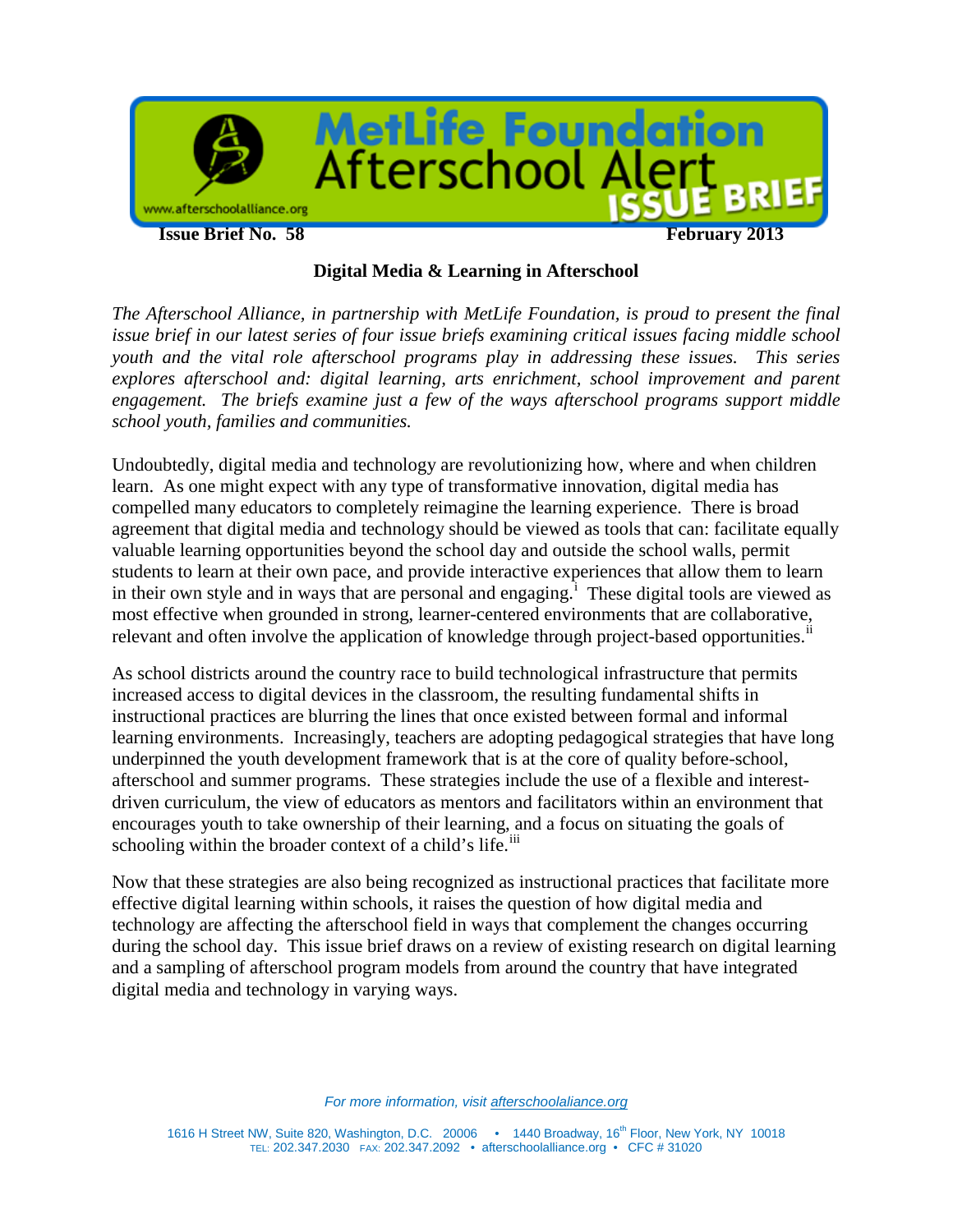## **Challenges and Opportunities for the Afterschool Field**

Although many afterschool programs find ways to successfully integrate digital learning practices—or develop entirely new offerings built around digital media and learning—there are a number of challenges that inhibit the widespread adoption of these practices. Chief among them is the difficulty of securing the necessary funding to acquire and maintain a technological infrastructure. In today's uncertain economic climate, many programs are struggling just to meet the basic needs of the children and families in their communities. With more than 3 in 5 programs (62 percent) reporting a loss of funding over the last three years, many are cutting services in order to keep the doors open. [iv](#page-7-3) These funding concerns, which are not unique to afterschool, strongly reinforce the need for schools

*"The president and I are convinced that with technology, we have an extraordinary opportunity to expand educational excellence and equity, and personalize the experience for students… Technology can enable the high-quality teaching and learning that today's students need to thrive as citizens, workers, and leaders in the digital age and the globally competitive knowledge economy."*

*—Arne Duncan Secretary of Education*

and afterschool programs to work closely together as they seek to integrate digital media in teaching and learning.

Afterschool providers may also have difficulty identifying the best ways to use digital tools to support their program objectives. The diverse nature of the afterschool field often limits opportunities for professional development and the sharing of promising practices across afterschool providers. Intermediaries can play a key role in supporting the sharing of instructional practices, and joint professional development organizations—like The After-School Corporation, the National AfterSchool Association, the National Network of Statewide Afterschool Networks and the National Institute on Out-of-School Time—have been offering trainings and related resources to help programs. Furthermore, in cities like Chicago and New York, groups of youth-serving institutions—including libraries, museums, community-based organizations, school- and afterschool programs, and media companies—have formed professional learning communities to connect local programs. Formally known as the Hive Learning Networks, these communities facilitate communication, knowledge-sharing and coordination across organizations serving middle- and high-school students in the respective city. The member organizations—also known as learning sites—extend learning beyond the classroom through innovative uses of digital media and technology enhanced by strong mentorship components.<sup>[v](#page-7-4)</sup> Together, they are working to reinforce the notion of "anytime, anywhere learning" by creating a system that recognizes and documents how these informal learning environments use digital learning practices to support core academic standards.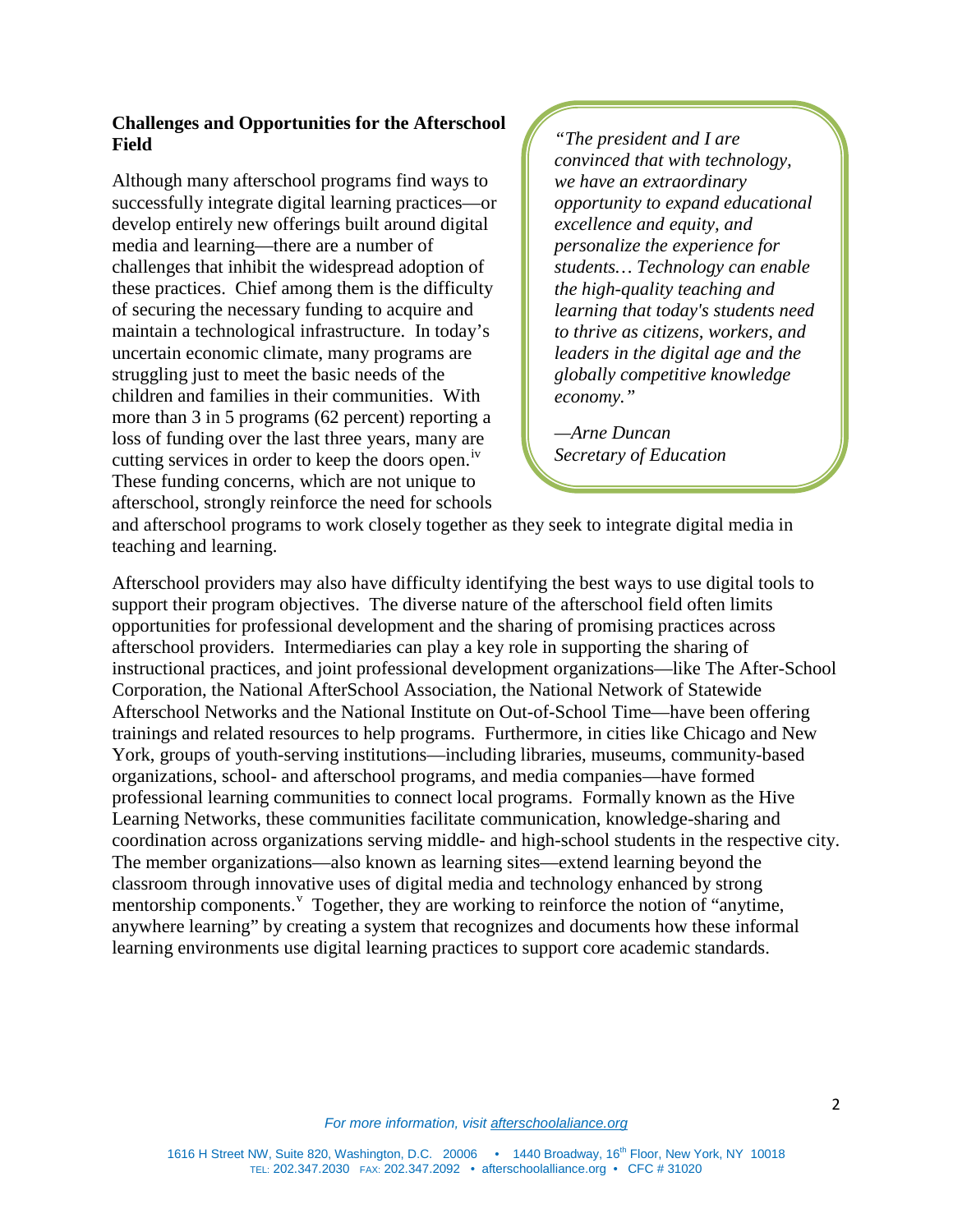#### **The New Digital Divide**

Within disadvantaged communities, afterschool programs have traditionally been praised for helping to alleviate the "digital di[vi](#page-7-5)de."<sup>vi</sup> When defined in terms of basic access to the

| Table 1. Percent of youth who have the following in their home:               |             |                    |              |
|-------------------------------------------------------------------------------|-------------|--------------------|--------------|
|                                                                               | White Youth | <b>Black Youth</b> | Latino Youth |
|                                                                               | Ages 8-18   | Ages 8-18          | Ages 8-18    |
| Computer                                                                      | 94%         | 89%                | 92%          |
| <b>Internet Access</b>                                                        | 88%         | 78%                | 74%          |
| High-Speed/Wireless                                                           | 61%         | 55%                | $52\%$       |
| Access                                                                        |             |                    |              |
| Data from: Kaiser Family Foundation. (2010). "Generation $M^2$ : Media in the |             |                    |              |
| Lives of 8- to 18- Year-Olds"                                                 |             |                    |              |

Internet and technology, informal learning environments certainly offer spaces where middle school youth—who might not have broadband access at home—can develop digital literacy outside of the school day. However, there is evidence to suggest that the nature of the digital divide is changing. The student-to-computer ratio between low-income and more affluent schools has closed considerably since the term was first popularized in the '90s.<sup>[vii](#page-7-6)</sup> Additionally, the gradual decrease in the price of computers and rise in popularity of tablets and Internetenabled mobile devices has meant that more disadvantaged youth are finding ways to get online. According to a 2010 Kaiser Family Foundation Study, among youth ages 8 to 18 years of age, African-Americans exceeded whites in their use of mobile devices. Vill The survey also found that a majority of all youth, regardless of race, have access to a computer and the Internet at home, although the quality of Internet access does vary (see Table 1).

Today, a new digital divide is emerging—one defined in terms of interaction rather than access. There is a growing awareness of the inequalities that exist in the way that youth are interacting with digital media; whereas affluent youth are more likely to behave as "content producers," disadvantaged youth tend to be "content consumers."<sup>ix</sup> Through the process of creating digital content—such as blogs, zines, videos and digital art—youth who are content producers are acquiring a number of key skills and competencies, including a more comprehensive understanding of intellectual property, opportunities for cultural expression and the importance of active citizenship. $^x$  $^x$ 

Youth who sit on the sidelines as content consumers—or, in other words, those who interact with digital media only in the context of watching videos or using social media sites—will be left behind as they enter institutions of higher education and, eventually, the workplace. The  $21<sup>st</sup>$ century skills perceived to be essential to the future success of youth are precisely the same skills that are fostered through involvement in a participatory digital learning culture.

While a divide exists between higher- and lower-income youth, overall youth interaction with digital media leans toward the content consumer side of the spectrum, with youth engaging in basic digital media activities. A 2005 Pew Internet & American Life Project survey found that half of youth ages 12 to 17 created content for the Internet.<sup>[xi](#page-7-10)</sup> The Pew Internet & American Life Project's July 2011 survey found that although 95 percent of 12 to 17 year olds use the Internet, just 27 percent record and upload videos to the Internet.<sup>[xii](#page-7-11)[xiii](#page-7-12)</sup> Their September 2009 survey found that only 38 percent of youth said they shared something they created—such as artwork, photos or stories—online and 21 percent said that they created their own work from pictures, songs or text that they found online.<sup>[xiv](#page-7-13)</sup> A recently released report by the Digital Media and Learning Research Hub at the University of California, Irvine, further reinforces this data, stating that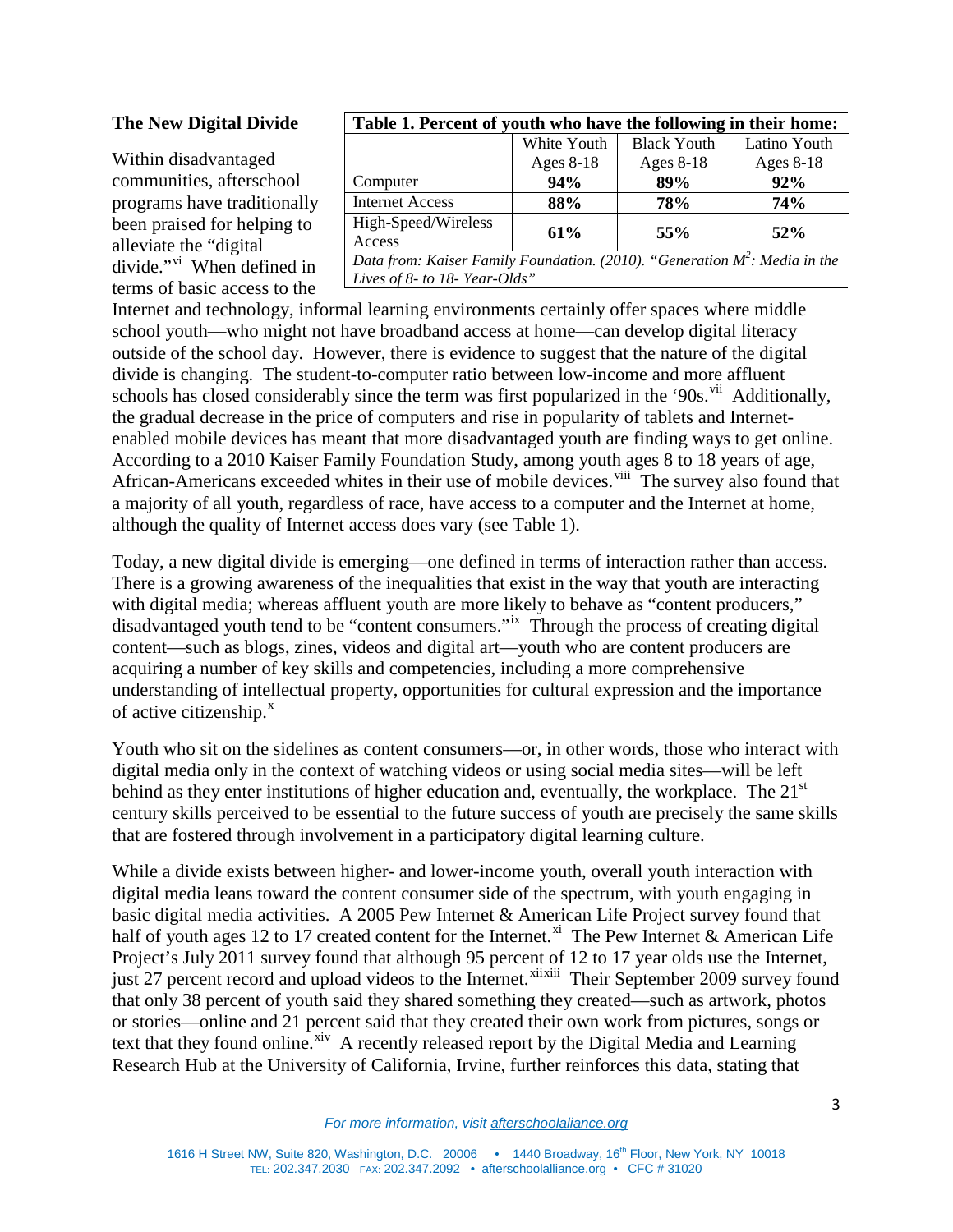"many young people take the fairly basic steps" when going online, "fewer undertake the more

*"Digital learning empowers students with the ability to customize their education to master critical knowledge and skills at the time and pace that best fits their needs. State leaders must harness the power of technology and adopt policies that will provide every student with high-quality, rigorous courses that prepare them for success in college and their careers."*

*—Jeb Bush Former Governor of Florida* complex, social, or creative activities that technooptimists have hoped for them."[xv](#page-7-14) 

## **Promising Practices for Digital Learning**

Effective digital learning practices in afterschool depend on the recognition that the use and purpose of technology in informal learning environments can vary as widely as the curricular objectives that the technology is intended to support. Across the spectrum of programs that have implemented digital learning strategies, technology is frequently used as a tool to enhance and extend broader goals that often revolve around a few key themes including creative expression, youth empowerment and civic engagement.

When used appropriately, these tools naturally support the core principles of youth development practiced by quality afterschool programs. For middle school youth in particular, these informal learning environments

offer an important opportunity for them to explore their own identities and engage with the world around them in ways that are exciting, relevant and driven by their interests. A closer look at effective digital learning strategies used by some of the more successful programs reveals a few key promising practices for afterschool providers.

#### *Highly effective programming can be built around readily accessible technology.*

**Wide Angle Youth Media** in Baltimore, MD, partners with the Enoch Pratt Free Library and local schools to engage 10-15 year-old youth in an innovative program that challenges them to use digital tools as a means to explore issues impacting their communities. In the course of creating media projects, students engage in critical discussions, conduct research, interview community members and participate in reflective writing exercises. Past projects have included topics such as school bullying, gang activity, pollution and police surveillance. The most recent project involved the use of "photo walks" in the neighborhood where the program meets. The students combined the photography with sound and narration to tell a compelling story about the inequalities within a neighborhood undergoing gentrification. Digital media projects like the photo walk are accomplished using the students' own mobile devices and basic software, illustrating that effective digital learning does not require investments in costly equipment. The program's success is measured through pre/post student and parent surveys and staff observations of skill development using the Verified Resume tool, which is based on SCANS skills for workforce development. Students in Wide Angle Youth Media made significant gains in a number of skills, but the most notable improvements were made in technical media skills (100 percent), teamwork (95 percent), listening (80 percent) and creativity (90 percent).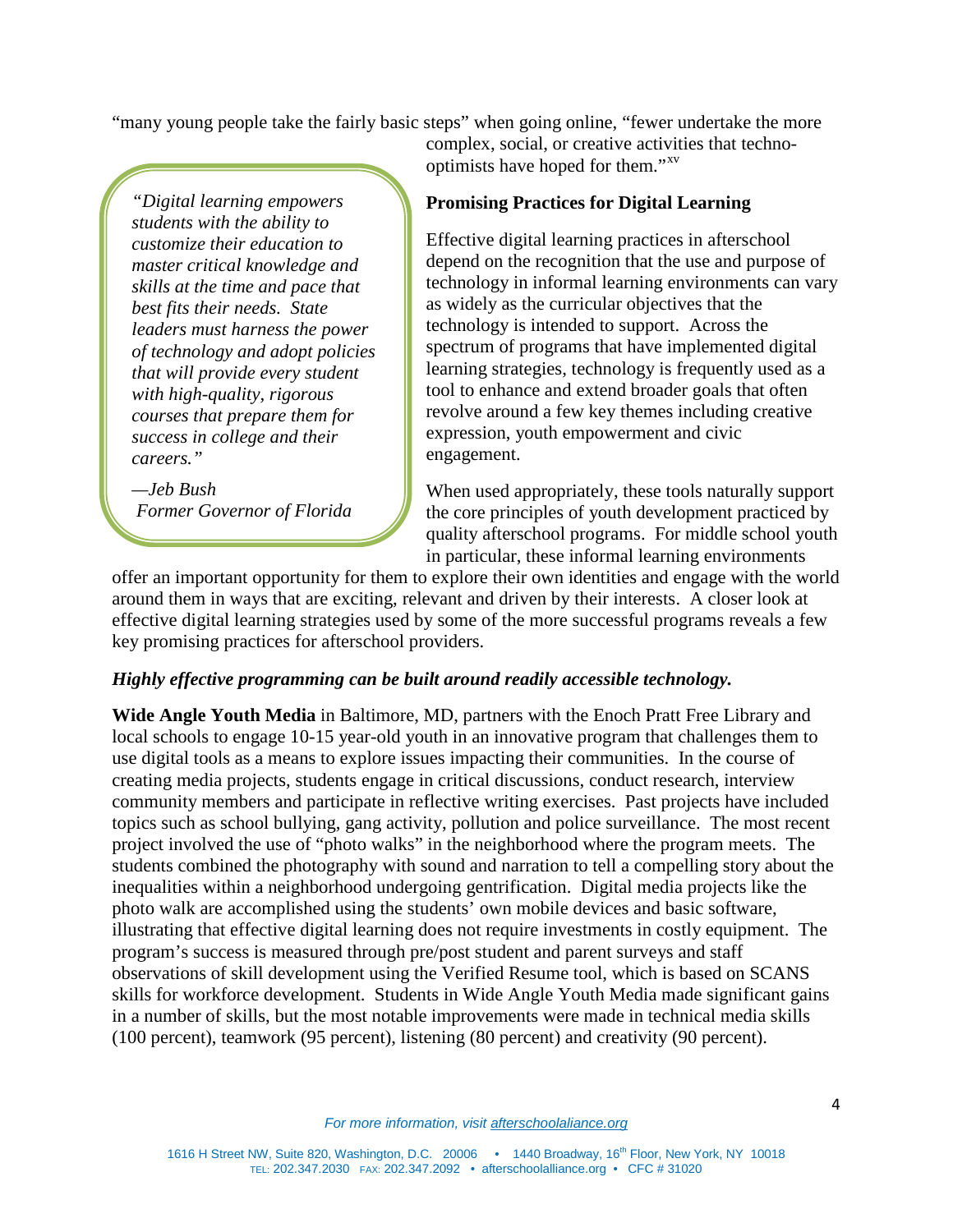## *Digital media and technology should support broader programmatic goals through researchbased instructional practices.*

**Computers4Kids (C4K)** in Charlottesville, VA, uses an innovative combination of long-term mentoring, technology training, job readiness skills, academic support and college-prep guidance to target middle school students who are at risk for decreased academic achievement, lower self-esteem and increased risk-taking behavior. The students are matched with volunteer mentors who work with them to complete two in-depth, personally meaningful technology projects using professional-grade software in the areas of graphics, audio, Web design, video, animation, print, presentation and 3-D modeling. Between 2:45 and 8:00 p.m.

*"The urgency of providing a quality education means every child has access to the engaging experience that comes with powerful teaching and rigorous content available through digital learning…The teachers are here, the technology is everywhere, and the students are ready and able. Now it's time to put it all together."*

*—Bob Wise President, Alliance for Excellent Education* 

Monday through Friday, the students are given year-round access to the program's computers, equipment and staff to help them acquire an impressive portfolio of technology skills and projects. Graduates from the middle school program are then eligible to participate in Teen Tech (T2), a program for high school students that offers advanced technology training, college prep activities and connections to paid internships.

C4K uses digital media and technology as tools to support a mission grounded in a college and career readiness framework. Students complete technology projects that meet "C4K Essentials" or project guidelines developed by staff to ensure that the students:

- Demonstrate a sound understanding of technology concepts;
- Use digital media to communicate and work collaboratively;
- Show creative thinking;
- Demonstrate critical thinking skills for planning and managing projects; and
- Make informed decisions using appropriate digital tools and resources.

Furthermore, C4K Essentials align with the International Society for Technology in Education's National Education Technology Standards and include evaluation tools that effectively measure the achievements of students at different grade and ability levels. Students in C4K have exhibited positive academic achievements: 95 percent of C4K's mentored students have graduated from high school, and 87 percent of students made improvements in at least three technology areas.

*Digital media and technology projects should create opportunities to empower middle school youth by providing an outlet for self-expression and a platform to assert their voices within the local and global community.*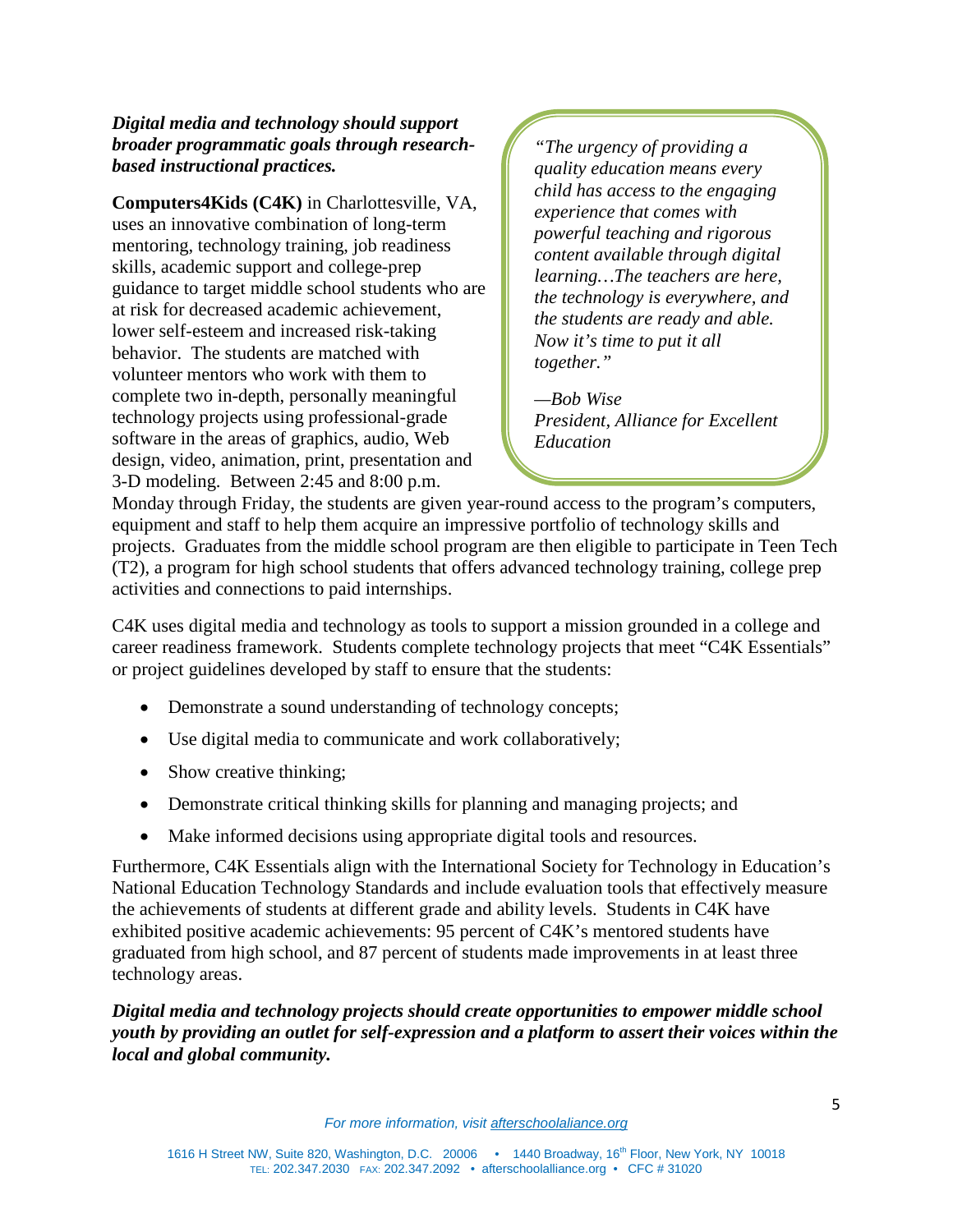**Green Energy Technologies in the City (GET City)** in East Lansing, MI, is a year-round program focused on youth development in STEM and information technologies (IT). The program was founded in 2006 through a partnership between Michigan State University and the Boys & Girls Club of Lansing. GET City seeks to develop middle school youth into STEM experts who use cyber-tools to take on scientific problems of local and global relevance. Cybertoolkits include digital public service announcements, podcasts and other multi-media artifacts that contain youth-authored messages intended to educate their peers and communities about energy issues.

Youth develop STEM expertise through authentic investigations of green energy challenges that are locally relevant and globally significant. They put their knowledge to work through youthled community workshops, social media outreach and creating content for the project website. In recent years, their multimedia artifacts have won statewide recognition and been featured on Detroit Public Television and Lansing's WLNS television and in Ann Arbor's Michigan Historic Theater. They use their materials to provide workshops for student groups, churches and community centers, and to document the community impact of energy policy for local government.

In addition to GET City youth successfully securing internships with engineering labs and scholarships to university-based summer engineering programs, an external evaluation conducted by the Brown Education Alliance revealed that participation in the program significantly increased technology skills and impacted students' aspirations and expectations. Youth are positioned as STEM experts and culturally-relevant teachers, helping them feel more empowered by their subject expertise and the knowledge that they have a voice that matters, not only within the program, but in school settings and in the community as well.

# *Digital media and technology projects should be supported by explicit goals, while allowing for flexible implementation.*

**YTECH Civic Voice Curriculum Programs** in Seattle, WA, is based on a digital media and civics education model that enhances students' digital literacies, communication and leadership skills while also developing their sense of belonging and investment in their communities. The middle school program, Becoming Citizens, provides youth in low-income, urban communities with the opportunity to experiment and create digital projects with tools that are often banned in schools—such as YouTube and Facebook—but are key to the students' personal lives.

The curriculum is flexible enough to be applied to activities that enhance the skills of students ranging in ages from 6 to 21, and used in programs ranging in length from 2 to 160 hours. All programs teach a core set of units with the explicit goal of developing digital literacy and creating long-term investment in civic engagement. YTECH youth review news articles, blogs and online videos created by both adults and peers, and they are led through the informationseeking and evaluation process to develop the skills needed to effectively navigate our information-saturated world. Youth are also challenged to interact in participatory online environments by synthesizing the information collected from the evaluation process with their own personal stories. A post-program online survey found that 80 percent of students agreed that the program led them to volunteer or participate in activities that helped solve problems or make the community a better place, 70 percent reported more confidence in their leadership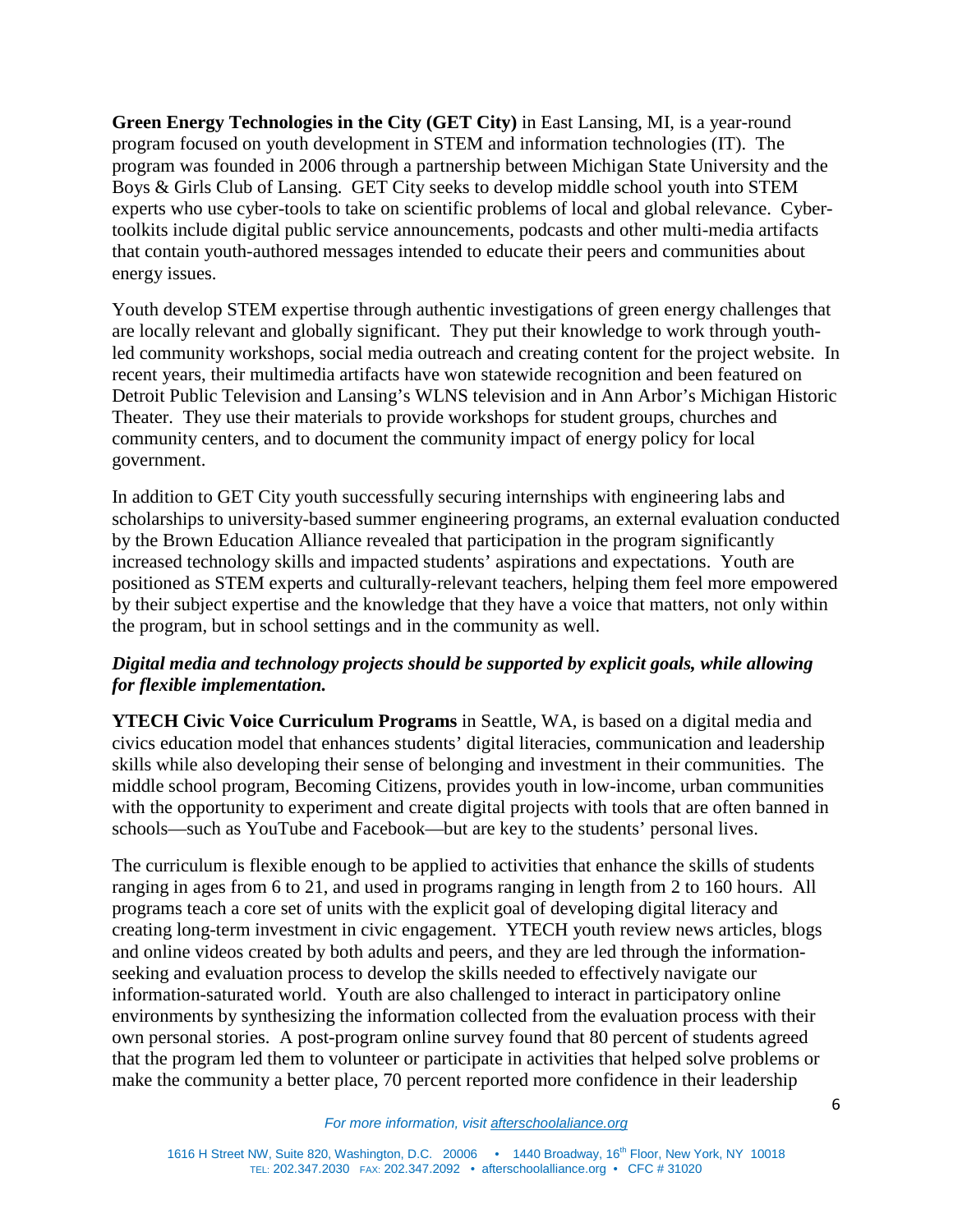skills after participating in the program and 80 percent reported an increased understanding of technology after taking part in the Becoming Citizens program.

# **Conclusion**

At the core of effective digital media and learning is the principle that instructional strategies should be personalized and flexible and that technology is a tool that supports effective teaching and learning practices. There is no one formula for success, but rather a multitude of ways that technology can be effectively applied to support the academic, social and emotional needs of middle school youth. Digital learning does not require educators to be experts on technology, but rather enables them to be facilitators in an environment where youth are encouraged to explore and find the answers on their own.

Learner-centered strategies need staff who are invested in both the children and the program, and these strategies are most effective when educators are passionate, supportive and willing to experiment with new technology and new ways of teaching. The lower-stakes environment and higher degree of instructional freedom within afterschool settings allows these programs to more easily develop and test innovative models of technology-enabled learning.<sup>[xvi](#page-7-15)</sup> These elements of effective digital learning, along with the fact that afterschool programs already excel at providing interest-driven learning opportunities, contribute to afterschool being an ideal setting for digital learning and an excellent partner to schools.

<sup>v</sup> Hive Chicago. Retrieved from http://www.hivechicago.org/learning-networks.<br><sup>vi</sup> Trotter, A. (2001). "Closing the digital divide." *Education* Week, 20(35), 37-40. Retrieved from [http://search.proquest.com/docview/202703749?accountid=11243.](http://search.proquest.com/docview/202703749?accountid=11243) Kennedy, J. (2007). "African-Americans facing 'digital dimmer switch' in internet usage." *New Pittsburgh Courier*. Retrieved from http://search.proquest.com/docview/368244083?accountid=11243.<br>vii Phillips, Meredith St Chin, Tiffani. (2004). "School Inequality: What Do We Know?" In K. M. Neckerman (Ed.),

programming." *Radical Teacher,* (90), 25-34,79. Retrieved from

i Digital Learning Now! *Roadmap for Reform*. Retrieved from

http://digitallearningnow.com/wp-content/uploads/2011/10/Roadmap-for-Reform-.pdf.<br><sup>ii</sup> Alliance for Excellent Education. (2012). *Culture Shift: Teaching in a Learner-Centered Environment Powered by Digital Learning*. Retrieved from

[http://www.all4ed.org/files/CultureShift.pdf.](http://www.all4ed.org/files/CultureShift.pdf)<br><sup>[iii](http://www.all4ed.org/files/CultureShift.pdf)</sup> Herr-Stephenson, B., et. al. (2011). *Digital Media and Technology in Afterschool Programs, Libraries and Museums*. The John D. and Catherine T. MacArthur Foundation. Cambridge, MA: The MIT Press. Retrieved from [http://mitpress.mit.edu/sites/default/files/titles/free\\_download/9780262515764\\_Digital\\_Media\\_and\\_Technology](http://mitpress.mit.edu/sites/default/files/titles/free_download/9780262515764_Digital_Media_and_Technology_in_Afterschool_Programs.pdf) [\\_in\\_Afterschool\\_Programs.pdf. iv](http://mitpress.mit.edu/sites/default/files/titles/free_download/9780262515764_Digital_Media_and_Technology_in_Afterschool_Programs.pdf) Afterschool Alliance. (2012). *Uncertain Times 2012: Afterschool Programs Still Struggling in Today's Economy*.

Retrieved from [http://www.afterschoolalliance.org/documents/Uncertain\\_Times/Uncertain-Times-2012.pdf](http://www.afterschoolalliance.org/documents/Uncertain_Times/Uncertain-Times-2012.pdf)

*Social Inequality*. New York, NY: Russell Sage Foundation. 467-519.

viii Rideout, V.J., et. al. (2010). *Generation M<sup>2</sup> : Media in the Lives of 8- to 18- Year-Olds*. The Henry J. Kaiser Family Foundation. Menlo Park, CA. Retrieved fro[m http://www.kff.org/entmedia/upload/8010.pdf.](http://www.kff.org/entmedia/upload/8010.pdf)<br><sup>ix</sup> Fokkena, L. (2011). "Moving beyond access: Class, race, gender, and technological literacy in afterschool

http://search.proquest.com/docview/869179108?accountid=11243.<br><sup>x</sup> Jenkins, H, et. al. (2009). *Confronting the challenges of participatory culture: media education for the 21st century*. The John D. and Catherine T. MacArthur Foundation Reports on Digital Media and Learning. Retrieved